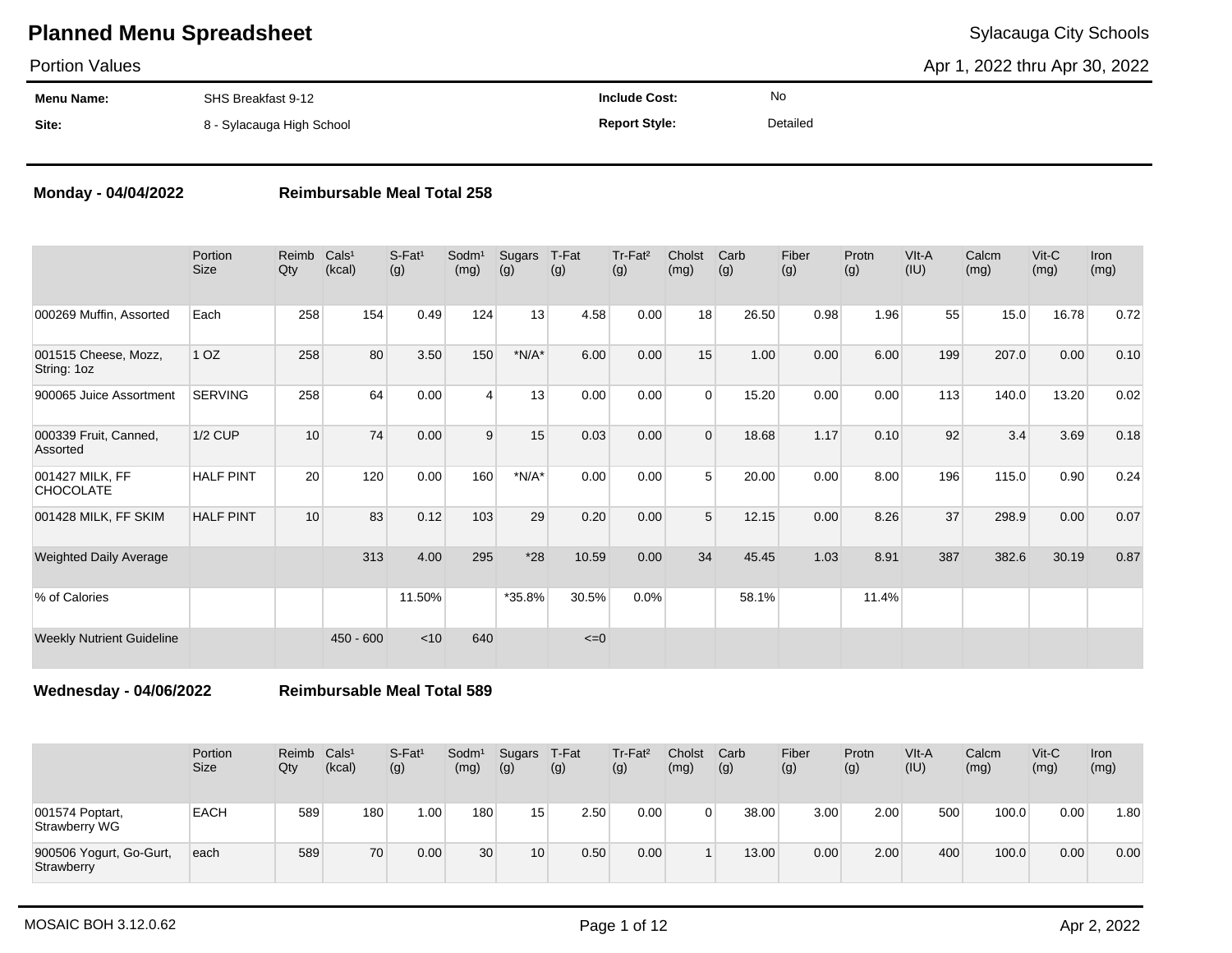## Portion Values

Apr 1, 2022 thru Apr 30, 2022

|                                     | Portion<br><b>Size</b> | Reimb<br>Qty | Cals <sup>1</sup><br>(kcal) | S-Fat <sup>1</sup><br>(g) | Sodm <sup>1</sup><br>(mg) | Sugars<br>(g) | T-Fat<br>(g) | Tr-Fat <sup>2</sup><br>(g) | Cholst<br>(mg) | Carb<br>(g) | Fiber<br>(g) | Protn<br>(g) | VIt-A<br>(IU) | Calcm<br>(mg) | $V$ it-C<br>(mg) | <b>Iron</b><br>(mg) |
|-------------------------------------|------------------------|--------------|-----------------------------|---------------------------|---------------------------|---------------|--------------|----------------------------|----------------|-------------|--------------|--------------|---------------|---------------|------------------|---------------------|
| 900065 Juice Assortment             | <b>SERVING</b>         | 589          | 64                          | 0.00                      | $\overline{4}$            | 13            | 0.00         | 0.00                       | $\overline{0}$ | 15.20       | 0.00         | 0.00         | 113           | 140.0         | 13.20            | 0.02                |
| 000339 Fruit, Canned,<br>Assorted   | <b>1/2 CUP</b>         | 25           | 74                          | 0.00                      | 9                         | 15            | 0.03         | 0.00                       | $\Omega$       | 18.68       | 1.17         | 0.10         | 92            | 3.4           | 3.69             | 0.18                |
| 001427 MILK, FF<br><b>CHOCOLATE</b> | <b>HALF PINT</b>       | 20           | 120                         | 0.00                      | 160                       | $*N/A*$       | 0.00         | 0.00                       | 5              | 20.00       | 0.00         | 8.00         | 196           | 115.0         | 0.90             | 0.24                |
| 001426 MILK, 1% FAT                 | <b>HALF PINT</b>       | 10           | 95                          | 0.00                      | 100                       | $*N/A*$       | 0.00         | 0.00                       | 11             | 11.32       | 0.00         | 7.64         | 445           | 283.5         | 0.00             | 0.07                |
| <b>Weighted Daily Average</b>       |                        |              | 323                         | 1.00                      | 222                       | $*39$         | 3.00         | 0.00                       |                | 67.86       | 3.05         | 4.41         | 1031          | 348.9         | 13.39            | 1.84                |
| % of Calories                       |                        |              |                             | 2.79%                     |                           | $*48.3%$      | 8.4%         | $0.0\%$                    |                | 84.0%       |              | 5.5%         |               |               |                  |                     |
| <b>Weekly Nutrient Guideline</b>    |                        |              | $450 - 600$                 | < 10                      | 640                       |               | $\leq=0$     |                            |                |             |              |              |               |               |                  |                     |

## **Thursday - 04/07/2022 Reimbursable Meal Total 592**

|                                   | Portion<br><b>Size</b> | Reimb<br>Qty | Cals <sup>1</sup><br>(kcal) | $S-Fat1$<br>(g) | Sodm <sup>1</sup><br>(mg) | Sugars<br>(g)   | T-Fat<br>(g) | Tr-Fat <sup>2</sup><br>(g) | Cholst<br>(mg) | Carb<br>(g) | Fiber<br>(g) | Protn<br>(g) | VIt-A<br>(IU) | Calcm<br>(mg) | $V$ it-C<br>(mg) | <b>Iron</b><br>(mg) |
|-----------------------------------|------------------------|--------------|-----------------------------|-----------------|---------------------------|-----------------|--------------|----------------------------|----------------|-------------|--------------|--------------|---------------|---------------|------------------|---------------------|
| 990226 Grilled Cheese<br>Sandwich | Each                   | 592          | 280                         | 5.00            | 580                       | 5 <sup>1</sup>  | 9.00         | 0.00                       | 31             | 30.00       | 3.00         | 18.00        | 523           | 465.0         | 0.00             | 1.00                |
| 001021 Fruit Cup - 4oz            | 4 OZ.                  | 25           | 60                          | 0.00            | 5 <sup>1</sup>            | $*N/A*$         | 0.00         | 0.00                       | $\overline{0}$ | 17.00       | 1.00         | 1.00         | 0             | 0.0           | 3.60             | 0.36                |
| 900065 Juice Assortment           | <b>SERVING</b>         | 592          | 64                          | 0.00            | $\overline{4}$            | 13 <sup>1</sup> | 0.00         | 0.00                       | $\Omega$       | 15.20       | 0.00         | 0.00         | 113           | 140.0         | 13.20            | 0.02                |
| 000339 Fruit, Canned,<br>Assorted | $1/2$ CUP              | 592          | 74                          | 0.00            | 9                         | 15              | 0.03         | 0.00                       | $\overline{0}$ | 18.68       | 1.17         | 0.10         | 92            | 3.4           | 3.69             | 0.18                |
| 001426 MILK, 1% FAT               | <b>HALF PINT</b>       | 10           | 95                          | 0.00            | 100                       | $*N/A*$         | 0.00         | 0.00                       | 11             | 11.32       | 0.00         | 7.64         | 445           | 283.5         | 0.00             | 0.07                |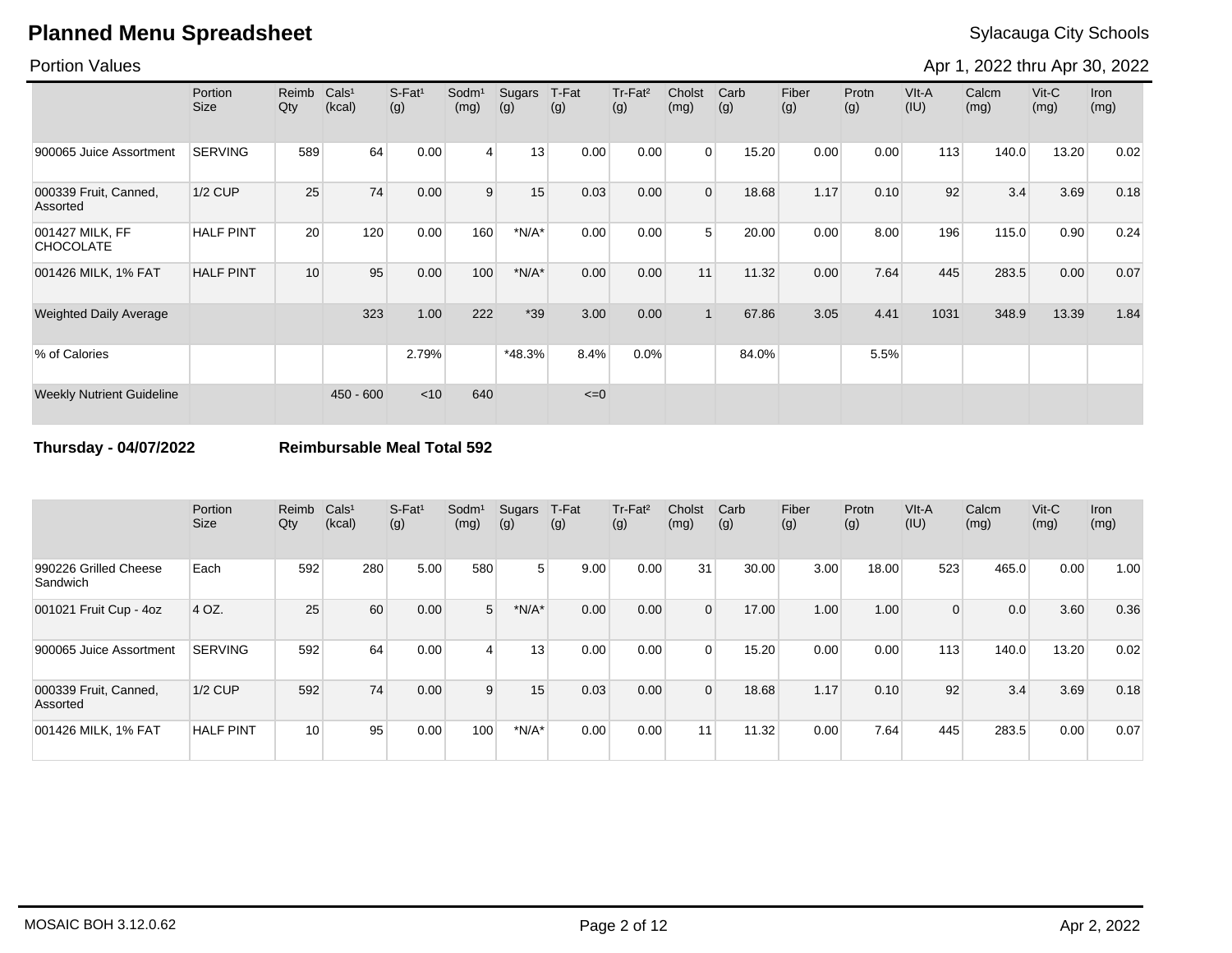### Portion Values

Apr 1, 2022 thru Apr 30, 2022

|                                     | Portion<br><b>Size</b> | Reimb Cals <sup>1</sup><br>Qty | (kcal)      | $S-Fat1$<br>(g) | Sodm <sup>1</sup><br>(mg) | Sugars<br>(g) | T-Fat<br>(g) | Tr-Fat <sup>2</sup><br>(g) | Cholst<br>(mg) | Carb<br>(g) | Fiber<br>(g) | Protn<br>(g) | VIt-A<br>(IU) | Calcm<br>(mg) | $V$ it-C<br>(mg) | <b>Iron</b><br>(mg) |
|-------------------------------------|------------------------|--------------------------------|-------------|-----------------|---------------------------|---------------|--------------|----------------------------|----------------|-------------|--------------|--------------|---------------|---------------|------------------|---------------------|
| 001427 MILK, FF<br><b>CHOCOLATE</b> | <b>HALF PINT</b>       | 25                             | 120         | 0.00            | 160                       | $*N/A*$       | 0.00         | 0.00                       | 5 <sup>1</sup> | 20.00       | 0.00         | 8.00         | 196           | 115.0         | 0.90             | 0.24                |
| <b>Weighted Daily Average</b>       |                        |                                | 427         | 5.00            | 602                       | $*33$         | 9.03         | 0.00                       | 31             | 65.64       | 4.21         | 18.61        | 743           | 618.0         | 17.08            | 1.23                |
| % of Calories                       |                        |                                |             | 10.54%          |                           | *30.9%        | 19.0%        | $0.0\%$                    |                | 61.5%       |              | 17.4%        |               |               |                  |                     |
| <b>Weekly Nutrient Guideline</b>    |                        |                                | $450 - 600$ | < 10            | 640                       |               | $\leq=0$     |                            |                |             |              |              |               |               |                  |                     |

**Friday - 04/08/2022 Reimbursable Meal Total 592**

|                                     | Portion<br><b>Size</b> | Reimb<br>Qty | Cals <sup>1</sup><br>(kcal) | S-Fat <sup>1</sup><br>(g) | Sodm <sup>1</sup><br>(mg) | Sugars<br>(g) | T-Fat<br>(g) | Tr-Fat <sup>2</sup><br>(g) | Cholst<br>(mg) | Carb<br>(g) | Fiber<br>(g) | Protn<br>(g) | VIt-A<br>(IU) | Calcm<br>(mg) | $V$ it-C<br>(mg) | Iron<br>(mg) |
|-------------------------------------|------------------------|--------------|-----------------------------|---------------------------|---------------------------|---------------|--------------|----------------------------|----------------|-------------|--------------|--------------|---------------|---------------|------------------|--------------|
| 001201 Muffin, Apple: WG            | <b>EACH</b>            | 592          | 142                         | 0.47                      | 113                       | 12            | 4.25         | 0.00                       | 14             | 25.51       | 0.94         | 1.89         | 30            | 4.9           | 49.14            | 0.71         |
| 000339 Fruit, Canned,<br>Assorted   | <b>1/2 CUP</b>         | 15           | 74                          | 0.00                      | 9                         | 15            | 0.03         | 0.00                       | $\Omega$       | 18.68       | 1.17         | 0.10         | 92            | 3.4           | 3.69             | 0.18         |
| 001499 Cheese, String,<br>Mozz      | 1 <sub>OZ</sub>        | $\Omega$     | 80                          | 3.50                      | 150                       | $*N/A*$       | 6.00         | 0.00                       | 15             | 1.00        | 0.00         | 6.00         | 199           | 207.0         | 0.00             | 0.10         |
| 900065 Juice Assortment             | <b>SERVING</b>         | 592          | 64                          | 0.00                      | $\overline{4}$            | 13            | 0.00         | 0.00                       | $\Omega$       | 15.20       | 0.00         | 0.00         | 113           | 140.0         | 13.20            | 0.02         |
| 001427 MILK, FF<br><b>CHOCOLATE</b> | <b>HALF PINT</b>       | 25           | 120                         | 0.00                      | 160                       | $*N/A*$       | 0.00         | 0.00                       | 5              | 20.00       | 0.00         | 8.00         | 196           | 115.0         | 0.90             | 0.24         |
| 001428 MILK, FF SKIM                | <b>HALF PINT</b>       | 10           | 83                          | 0.12                      | 103                       | 29            | 0.20         | 0.00                       | 5              | 12.15       | 0.00         | 8.26         | 37            | 298.9         | 0.00             | 0.07         |
| <b>Weighted Daily Average</b>       |                        |              | 214                         | 0.47                      | 126                       | $*27$         | 4.26         | 0.00                       | 14             | 42.24       | 0.97         | 2.37         | 154           | 154.9         | 62.47            | 0.75         |
| % of Calories                       |                        |              |                             | 1.98%                     |                           | *50.5%        | 17.9%        | 0.0%                       |                | 79.0%       |              | 4.4%         |               |               |                  |              |
| <b>Weekly Nutrient Guideline</b>    |                        |              | $450 - 600$                 | $<$ 10                    | 640                       |               | $\leq=0$     |                            |                |             |              |              |               |               |                  |              |

**Monday - 04/11/2022 Reimbursable Meal Total 569**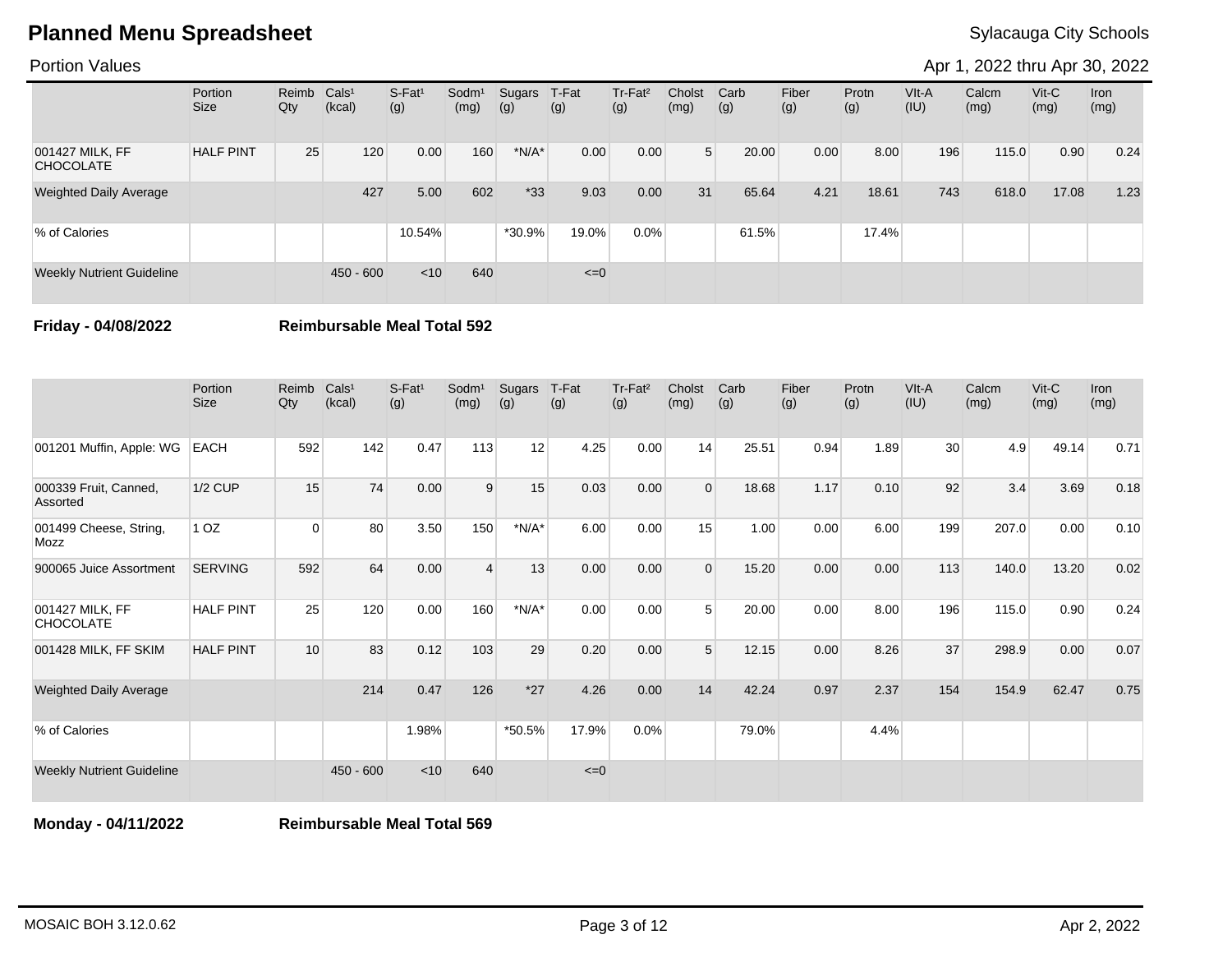## Portion Values

Apr 1, 2022 thru Apr 30, 2022

|                                     | Portion<br><b>Size</b> | Reimb<br>Qty | Cals <sup>1</sup><br>(kcal) | S-Fat <sup>1</sup><br>(g) | Sodm <sup>1</sup><br>(mg) | Sugars<br>(g) | T-Fat<br>(g) | Tr-Fat <sup>2</sup><br>(g) | Cholst<br>(mg) | Carb<br>(g) | Fiber<br>(g) | Protn<br>(g) | VIt-A<br>(IU) | Calcm<br>(mg) | $V$ it-C<br>(mg) | <b>Iron</b><br>(mg) |
|-------------------------------------|------------------------|--------------|-----------------------------|---------------------------|---------------------------|---------------|--------------|----------------------------|----------------|-------------|--------------|--------------|---------------|---------------|------------------|---------------------|
| 000269 Muffin, Assorted             | Each                   | 569          | 154                         | 0.49                      | 124                       | 13            | 4.58         | 0.00                       | 18             | 26.50       | 0.98         | 1.96         | 55            | 15.0          | 16.78            | 0.72                |
| 001515 Cheese, Mozz,<br>String: 1oz | 1 <sub>OZ</sub>        | 569          | 80                          | 3.50                      | 150                       | $*N/A*$       | 6.00         | 0.00                       | 15             | 1.00        | 0.00         | 6.00         | 199           | 207.0         | 0.00             | 0.10                |
| 900065 Juice Assortment             | <b>SERVING</b>         | 569          | 64                          | 0.00                      | $\overline{4}$            | 13            | 0.00         | 0.00                       | $\cap$         | 15.20       | 0.00         | 0.00         | 113           | 140.0         | 13.20            | 0.02                |
| 000339 Fruit, Canned,<br>Assorted   | <b>1/2 CUP</b>         | 10           | 74                          | 0.00                      | 9                         | 15            | 0.03         | 0.00                       | $\Omega$       | 18.68       | 1.17         | 0.10         | 92            | 3.4           | 3.69             | 0.18                |
| 001427 MILK, FF<br><b>CHOCOLATE</b> | <b>HALF PINT</b>       | 20           | 120                         | 0.00                      | 160                       | $*N/A*$       | 0.00         | 0.00                       | 5              | 20.00       | 0.00         | 8.00         | 196           | 115.0         | 0.90             | 0.24                |
| 001428 MILK, FF SKIM                | <b>HALF PINT</b>       | 10           | 83                          | 0.12                      | 103                       | 29            | 0.20         | 0.00                       | $5^{\circ}$    | 12.15       | 0.00         | 8.26         | 37            | 298.9         | 0.00             | 0.07                |
| <b>Weighted Daily Average</b>       |                        |              | 305                         | 3.99                      | 286                       | $*27$         | 10.59        | 0.00                       | 33             | 43.95       | 1.00         | 8.39         | 376           | 371.3         | 30.08            | 0.85                |
| % of Calories                       |                        |              |                             | 11.77%                    |                           | $*35.4%$      | 31.2%        | 0.0%                       |                | 57.6%       |              | 11.0%        |               |               |                  |                     |
| <b>Weekly Nutrient Guideline</b>    |                        |              | $450 - 600$                 | < 10                      | 640                       |               | $\leq=0$     |                            |                |             |              |              |               |               |                  |                     |

**Wednesday - 04/13/2022 Reimbursable Meal Total 563**

|                                     | Portion<br><b>Size</b> | Reimb<br>Qty | Cals <sup>1</sup><br>(kcal) | $S$ -Fat <sup>1</sup><br>(g) | Sodm <sup>1</sup><br>(mg) | Sugars<br>(g)   | T-Fat<br>(g) | Tr-Fat <sup>2</sup><br>(g) | Cholst<br>(mg) | Carb<br>(g) | Fiber<br>(g) | Protn<br>(g) | VIt-A<br>(IU) | Calcm<br>(mg) | $V$ it-C<br>(mg) | <b>Iron</b><br>(mg) |
|-------------------------------------|------------------------|--------------|-----------------------------|------------------------------|---------------------------|-----------------|--------------|----------------------------|----------------|-------------|--------------|--------------|---------------|---------------|------------------|---------------------|
| 001002 Poptart, Variety             | <b>SERVINGS</b>        | 563          | 183                         | 1.00                         | 187                       | 16              | 2.71         | 0.01                       | $\Omega$       | 38.22       | 2.98         | 2.36         | 505           | 101.0         | 0.00             | 1.82                |
| 001515 Cheese, Mozz,<br>String: 1oz | 1 <sub>OZ</sub>        | 563          | 80                          | 3.50                         | 150                       | $*N/A*$         | 6.00         | 0.00                       | 15             | 1.00        | 0.00         | 6.00         | 199           | 207.0         | 0.00             | 0.10                |
| 900065 Juice Assortment             | <b>SERVING</b>         | 563          | 64                          | 0.00                         | $\overline{4}$            | 13 <sub>1</sub> | 0.00         | 0.00                       | $\Omega$       | 15.20       | 0.00         | 0.00         | 113           | 140.0         | 13.20            | 0.02                |
| 000339 Fruit, Canned,<br>Assorted   | $1/2$ CUP              | 25           | 74                          | 0.00                         | 9                         | 15              | 0.03         | 0.00                       | $\Omega$       | 18.68       | 1.17         | 0.10         | 92            | 3.4           | 3.69             | 0.18                |
| 001427 MILK, FF<br><b>CHOCOLATE</b> | <b>HALF PINT</b>       | 25           | 120                         | 0.00                         | 160                       | $*N/A*$         | 0.00         | 0.00                       | 5 <sup>1</sup> | 20.00       | 0.00         | 8.00         | 196           | 115.0         | 0.90             | 0.24                |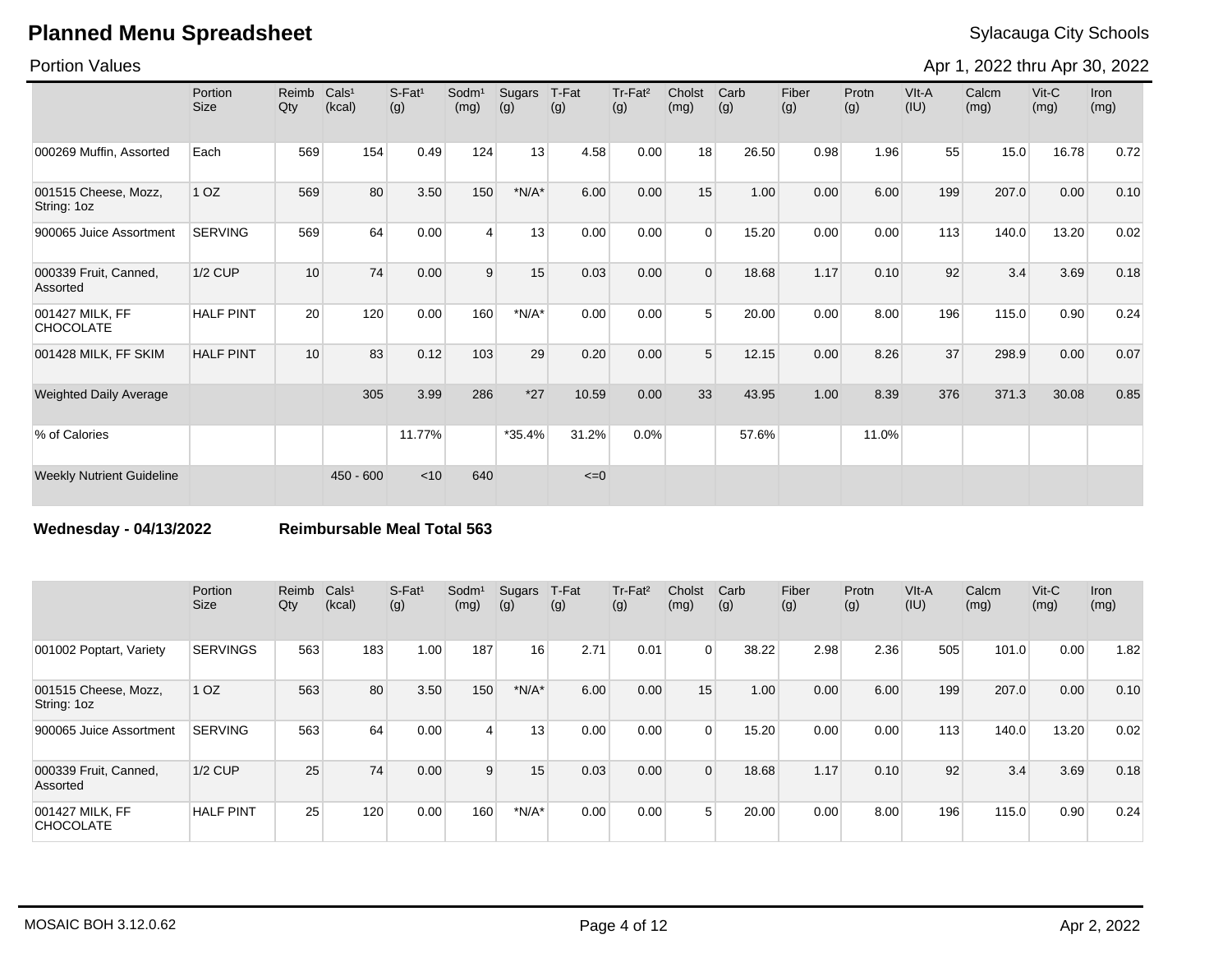### Portion Values

Apr 1, 2022 thru Apr 30, 2022

|                                  | Portion<br><b>Size</b> | Reimb Cals <sup>1</sup><br>Qty | (kcal)      | $S-Fat1$<br>(g) | Sodm <sup>1</sup><br>(mg) | Sugars<br>(g) | T-Fat<br>(g) | Tr-Fat <sup>2</sup><br>(g) | Cholst<br>(mg) | Carb<br>(g) | Fiber<br>(g) | Protn<br>(g) | VIt-A<br>(IU) | Calcm<br>(mg) | $V$ it-C<br>(mg) | Iron<br>(mg) |
|----------------------------------|------------------------|--------------------------------|-------------|-----------------|---------------------------|---------------|--------------|----------------------------|----------------|-------------|--------------|--------------|---------------|---------------|------------------|--------------|
| 001428 MILK, FF SKIM             | <b>HALF PINT</b>       | 10                             | 83          | 0.12            | 103                       | 29            | 0.20         | 0.00                       | 5 <sup>1</sup> | 12.15       | 0.00         | 8.26         | 37            | 298.9         | 0.00             | 0.07         |
| <b>Weighted Daily Average</b>    |                        |                                | 337         | 4.50            | 351                       | $*30$         | 8.72         | 0.01                       | 15             | 56.35       | 3.03         | 8.86         | 830           | 458.6         | 13.40            | 1.96         |
| % of Calories                    |                        |                                |             | 12.02%          |                           | $*35.6\%$     | 23.3%        | 0.0%                       |                | 66.9%       |              | 10.5%        |               |               |                  |              |
| <b>Weekly Nutrient Guideline</b> |                        |                                | $450 - 600$ | $<$ 10          | 640                       |               | $\leq=0$     |                            |                |             |              |              |               |               |                  |              |

**Thursday - 04/14/2022 Reimbursable Meal Total 407**

|                                              | Portion<br><b>Size</b> | Reimb<br>Qty   | Cals <sup>1</sup><br>(kcal) | $S-Fat1$<br>(g) | Sodm <sup>1</sup><br>(mg) | Sugars<br>(g)               | T-Fat<br>(g) | Tr-Fat <sup>2</sup><br>(g) | Cholst<br>(mg) | Carb<br>(g) | Fiber<br>(g) | Protn<br>(g) | VIt-A<br>(IU)  | Calcm<br>(mg) | $Vit-C$<br>(mg) | <b>Iron</b><br>(mg) |
|----------------------------------------------|------------------------|----------------|-----------------------------|-----------------|---------------------------|-----------------------------|--------------|----------------------------|----------------|-------------|--------------|--------------|----------------|---------------|-----------------|---------------------|
| 990071 Sausage Patty                         | 1.5 OZ                 | 407            | 190                         | 6.00            | 320                       | $\overline{0}$              | 18.00        | 0.00                       | 30             | 0.00        | 0.00         | 7.00         | $\overline{0}$ | 0.0           | 0.00            | 0.72                |
| 001477 Biscuit, So.Style<br><b>WG 2.51oz</b> | each                   | 407            | 210                         | 4.50            | 340                       | 3                           | 9.00         | 0.00                       | $\Omega$       | 27.00       | 2.00         | 5.00         | 15             | 80.0          | 0.00            | 1.08                |
| 900506 Yogurt, Go-Gurt,<br>Strawberry        | each                   | $\overline{0}$ | 70                          | 0.00            | 30                        | 10                          | 0.50         | 0.00                       | 1              | 13.00       | 0.00         | 2.00         | 400            | 100.0         | 0.00            | 0.00                |
| 000339 Fruit, Canned,<br>Assorted            | <b>1/2 CUP</b>         | $\Omega$       | 74                          | 0.00            | 9                         | 15                          | 0.03         | 0.00                       | $\Omega$       | 18.68       | 1.17         | 0.10         | 92             | 3.4           | 3.69            | 0.18                |
| 900065 Juice Assortment                      | <b>SERVING</b>         | 407            | 64                          | 0.00            | 4                         | 13                          | 0.00         | 0.00                       | $\Omega$       | 15.20       | 0.00         | 0.00         | 113            | 140.0         | 13.20           | 0.02                |
| 001427 MILK, FF<br><b>CHOCOLATE</b>          | <b>HALF PINT</b>       | 25             | 120                         | 0.00            | 160                       | $^{\star}{\sf N/A}^{\star}$ | 0.00         | 0.00                       | 5              | 20.00       | 0.00         | 8.00         | 196            | 115.0         | 0.90            | 0.24                |
| 001428 MILK, FF SKIM                         | <b>HALF PINT</b>       | 25             | 83                          | 0.12            | 103                       | 29                          | 0.20         | 0.00                       | 5 <sup>1</sup> | 12.15       | 0.00         | 8.26         | 37             | 298.9         | 0.00            | 0.07                |
| <b>Weighted Daily Average</b>                |                        |                | 476                         | 10.51           | 680                       | $*18$                       | 27.01        | 0.00                       | 31             | 44.17       | 2.00         | 13.00        | 142            | 245.4         | 13.26           | 1.84                |
| % of Calories                                |                        |                |                             | 19.87%          |                           | $*15.1%$                    | 51.1%        | 0.0%                       |                | 37.1%       |              | 10.9%        |                |               |                 |                     |
| <b>Weekly Nutrient Guideline</b>             |                        |                | $450 - 600$                 | < 10            | 640                       |                             | $\leq=0$     |                            |                |             |              |              |                |               |                 |                     |

**Monday - 04/18/2022 Reimbursable Meal Total 592**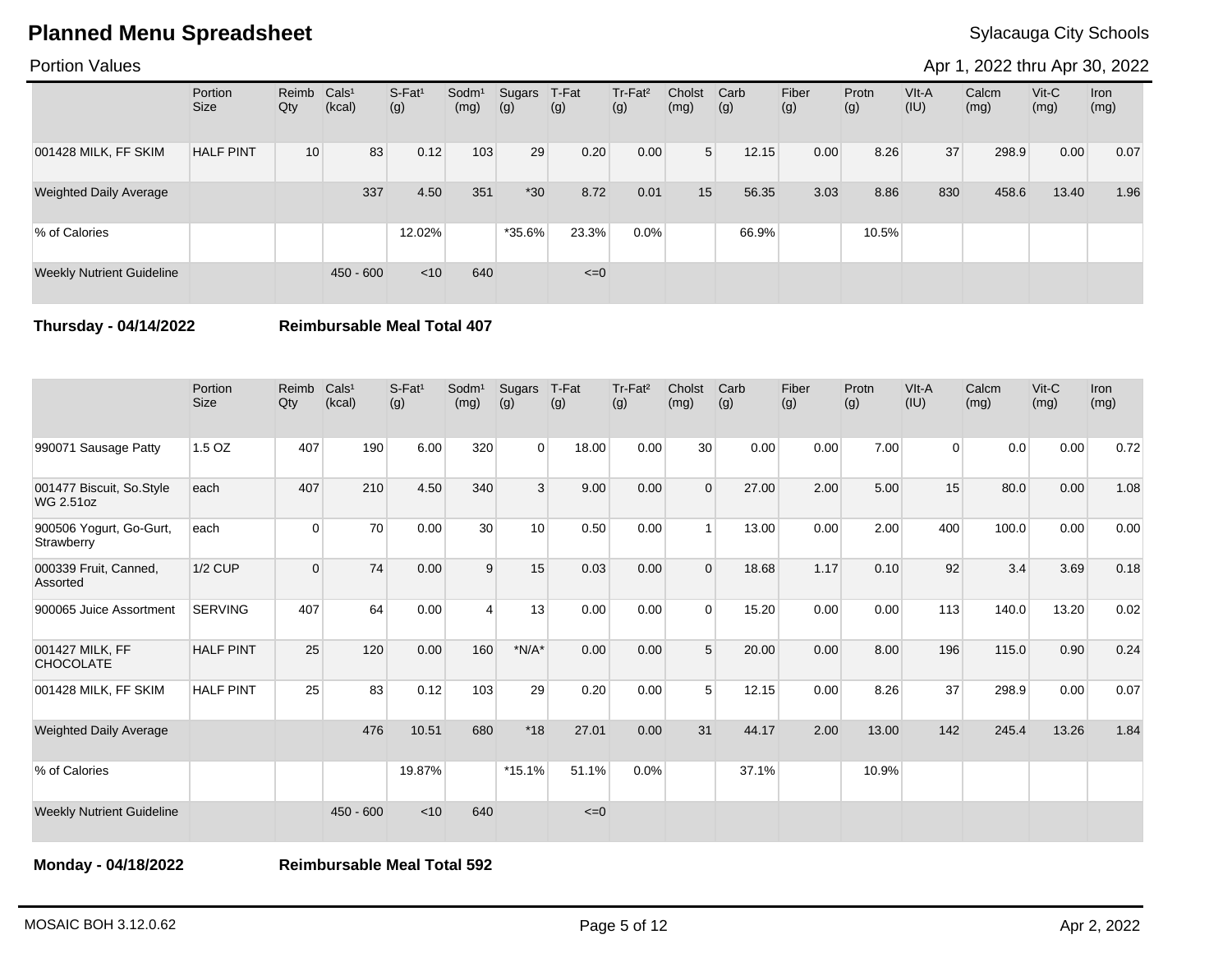Portion Values

Apr 1, 2022 thru Apr 30, 2022

|                                     | Portion<br><b>Size</b> | Reimb<br>Qty | Cals <sup>1</sup><br>(kcal) | S-Fat <sup>1</sup><br>(g) | Sodm <sup>1</sup><br>(mg) | Sugars<br>(g) | T-Fat<br>(g) | Tr-Fat <sup>2</sup><br>(g) | Cholst<br>(mg) | Carb<br>(g) | Fiber<br>(g) | Protn<br>(g) | VIt-A<br>(IU) | Calcm<br>(mg) | Vit-C<br>(mg) | Iron<br>(mg) |
|-------------------------------------|------------------------|--------------|-----------------------------|---------------------------|---------------------------|---------------|--------------|----------------------------|----------------|-------------|--------------|--------------|---------------|---------------|---------------|--------------|
| 001201 Muffin, Apple: WG            | <b>EACH</b>            | 592          | 142                         | 0.47                      | 113                       | 12            | 4.25         | 0.00                       | 14             | 25.51       | 0.94         | 1.89         | 30            | 4.9           | 49.14         | 0.71         |
| 000339 Fruit, Canned,<br>Assorted   | $1/2$ CUP              | 15           | 74                          | 0.00                      | 9                         | 15            | 0.03         | 0.00                       | $\Omega$       | 18.68       | 1.17         | 0.10         | 92            | 3.4           | 3.69          | 0.18         |
| 001499 Cheese, String,<br>Mozz      | 1 <sub>OZ</sub>        | $\Omega$     | 80                          | 3.50                      | 150                       | $*N/A*$       | 6.00         | 0.00                       | 15             | 1.00        | 0.00         | 6.00         | 199           | 207.0         | 0.00          | 0.10         |
| 900065 Juice Assortment             | <b>SERVING</b>         | 592          | 64                          | 0.00                      | 4                         | 13            | 0.00         | 0.00                       | $\Omega$       | 15.20       | 0.00         | 0.00         | 113           | 140.0         | 13.20         | 0.02         |
| 001427 MILK, FF<br><b>CHOCOLATE</b> | <b>HALF PINT</b>       | 25           | 120                         | 0.00                      | 160                       | $*N/A*$       | 0.00         | 0.00                       | 5              | 20.00       | 0.00         | 8.00         | 196           | 115.0         | 0.90          | 0.24         |
| 001428 MILK, FF SKIM                | <b>HALF PINT</b>       | 10           | 83                          | 0.12                      | 103                       | 29            | 0.20         | 0.00                       | 5              | 12.15       | 0.00         | 8.26         | 37            | 298.9         | 0.00          | 0.07         |
| <b>Weighted Daily Average</b>       |                        |              | 214                         | 0.47                      | 126                       | $*27$         | 4.26         | 0.00                       | 14             | 42.24       | 0.97         | 2.37         | 154           | 154.9         | 62.47         | 0.75         |
| % of Calories                       |                        |              |                             | 1.98%                     |                           | *50.5%        | 17.9%        | 0.0%                       |                | 79.0%       |              | 4.4%         |               |               |               |              |
| <b>Weekly Nutrient Guideline</b>    |                        |              | $450 - 600$                 | < 10                      | 640                       |               | $\leq=0$     |                            |                |             |              |              |               |               |               |              |

**Wednesday - 04/20/2022 Reimbursable Meal Total 563**

|                                     | Portion<br><b>Size</b> | Reimb<br>Qty | Cals <sup>1</sup><br>(kcal) | $S$ -Fat <sup>1</sup><br>(g) | Sodm <sup>1</sup><br>(mg) | Sugars<br>(g) | T-Fat<br>(g) | Tr-Fat <sup>2</sup><br>(g) | Cholst<br>(mg) | Carb<br>(g) | Fiber<br>(g) | Protn<br>(g) | VIt-A<br>(IU) | Calcm<br>(mg) | $V$ it-C<br>(mg) | <b>Iron</b><br>(mg) |
|-------------------------------------|------------------------|--------------|-----------------------------|------------------------------|---------------------------|---------------|--------------|----------------------------|----------------|-------------|--------------|--------------|---------------|---------------|------------------|---------------------|
| 001002 Poptart, Variety             | <b>SERVINGS</b>        | 563          | 183                         | 1.00                         | 187                       | 16            | 2.71         | 0.01                       | $\overline{0}$ | 38.22       | 2.98         | 2.36         | 505           | 101.0         | 0.00             | 1.82                |
| 001515 Cheese, Mozz,<br>String: 1oz | 1 <sub>OZ</sub>        | 563          | 80                          | 3.50                         | 150                       | $*N/A*$       | 6.00         | 0.00                       | 15             | 1.00        | 0.00         | 6.00         | 199           | 207.0         | 0.00             | 0.10                |
| 900065 Juice Assortment             | <b>SERVING</b>         | 563          | 64                          | 0.00                         | $\overline{4}$            | 13            | 0.00         | 0.00                       | $\Omega$       | 15.20       | 0.00         | 0.00         | 113           | 140.0         | 13.20            | 0.02                |
| 000339 Fruit, Canned,<br>Assorted   | $1/2$ CUP              | 25           | 74                          | 0.00                         | 9 <sub>1</sub>            | 15            | 0.03         | 0.00                       | $\Omega$       | 18.68       | 1.17         | 0.10         | 92            | 3.4           | 3.69             | 0.18                |
| 001427 MILK, FF<br><b>CHOCOLATE</b> | <b>HALF PINT</b>       | 25           | 120                         | 0.00                         | 160                       | $*N/A*$       | 0.00         | 0.00                       | 5              | 20.00       | 0.00         | 8.00         | 196           | 115.0         | 0.90             | 0.24                |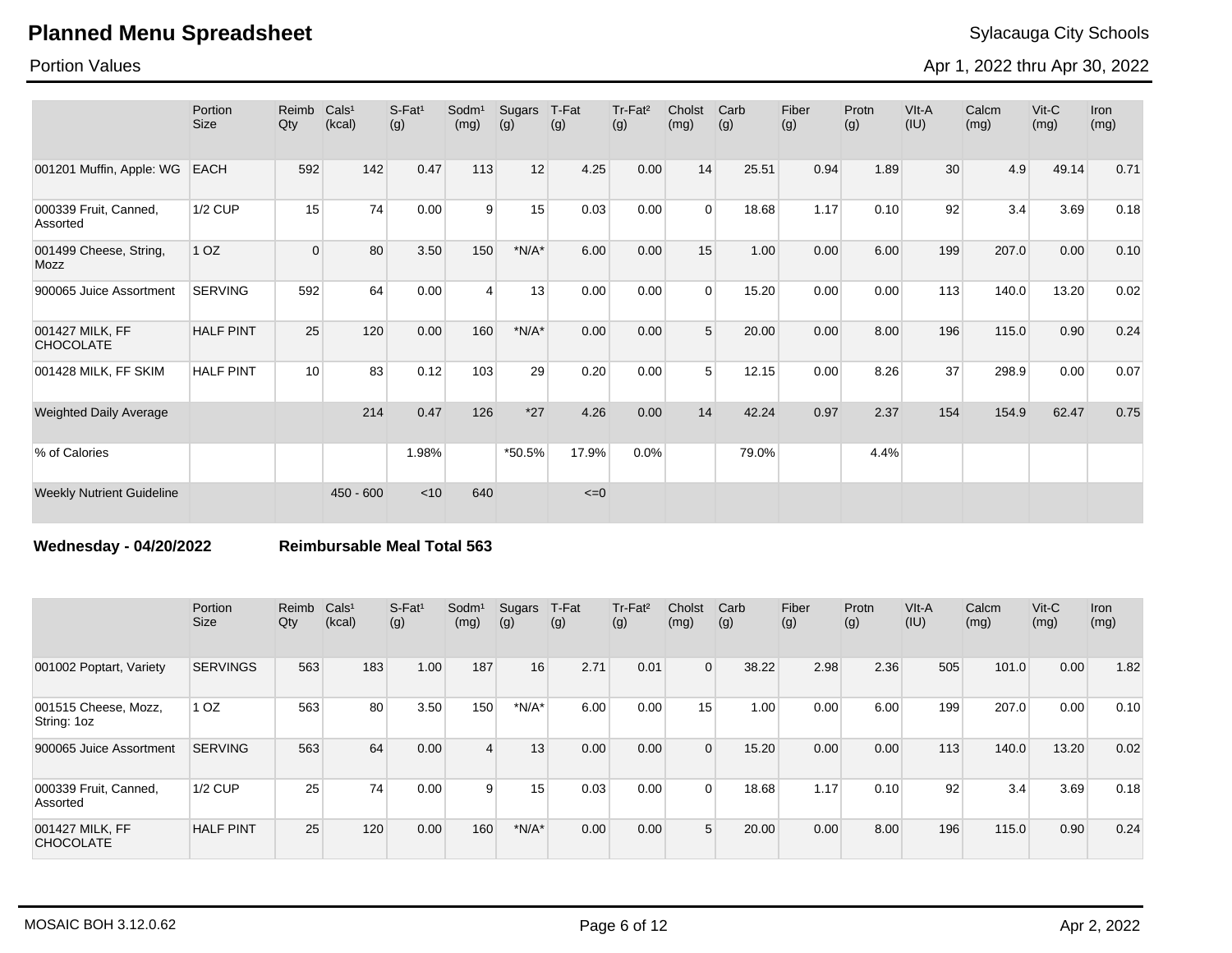### Portion Values

Apr 1, 2022 thru Apr 30, 2022

|                                  | Portion<br><b>Size</b> | Reimb Cals <sup>1</sup><br>Qty | (kcal)      | $S-Fat1$<br>(g) | Sodm <sup>1</sup><br>(mg) | Sugars<br>(g) | T-Fat<br>(g) | Tr-Fat <sup>2</sup><br>(g) | Cholst<br>(mg) | Carb<br>(g) | Fiber<br>(g) | Protn<br>(g) | VIt-A<br>(IU) | Calcm<br>(mg) | $V$ it-C<br>(mg) | Iron<br>(mg) |
|----------------------------------|------------------------|--------------------------------|-------------|-----------------|---------------------------|---------------|--------------|----------------------------|----------------|-------------|--------------|--------------|---------------|---------------|------------------|--------------|
| 001428 MILK, FF SKIM             | <b>HALF PINT</b>       | 10                             | 83          | 0.12            | 103                       | 29            | 0.20         | 0.00                       | 5 <sup>1</sup> | 12.15       | 0.00         | 8.26         | 37            | 298.9         | 0.00             | 0.07         |
| <b>Weighted Daily Average</b>    |                        |                                | 337         | 4.50            | 351                       | $*30$         | 8.72         | 0.01                       | 15             | 56.35       | 3.03         | 8.86         | 830           | 458.6         | 13.40            | 1.96         |
| % of Calories                    |                        |                                |             | 12.02%          |                           | $*35.6\%$     | 23.3%        | 0.0%                       |                | 66.9%       |              | 10.5%        |               |               |                  |              |
| <b>Weekly Nutrient Guideline</b> |                        |                                | $450 - 600$ | $<$ 10          | 640                       |               | $\leq=0$     |                            |                |             |              |              |               |               |                  |              |

**Thursday - 04/21/2022 Reimbursable Meal Total 581**

|                                          | Portion<br>Size  | Reimb<br>Qty | Cals <sup>1</sup><br>(kcal) | $S-Fat1$<br>(g) | Sodm <sup>1</sup><br>(mg) | Sugars<br>(g) | T-Fat<br>(g) | Tr-Fat <sup>2</sup><br>(g) | Cholst<br>(mg) | Carb<br>(g) | Fiber<br>(g) | Protn<br>(g) | VIt-A<br>(IU)  | Calcm<br>(mg) | $V$ it- $C$<br>(mg) | <b>Iron</b><br>(mg) |
|------------------------------------------|------------------|--------------|-----------------------------|-----------------|---------------------------|---------------|--------------|----------------------------|----------------|-------------|--------------|--------------|----------------|---------------|---------------------|---------------------|
| 990236 Cinnamon Toast<br>Crunch Soft Bar | each             | 581          | 260                         | 2.50            | 290                       | 15            | 8.00         | 0.00                       | 5              | 41.00       | 3.00         | 0.00         | $\overline{0}$ | 0.0           | 0.00                | 0.00                |
| 900065 Juice Assortment                  | <b>SERVING</b>   | 581          | 64                          | 0.00            | 4                         | 13            | 0.00         | 0.00                       | $\Omega$       | 15.20       | 0.00         | 0.00         | 113            | 140.0         | 13.20               | 0.02                |
| 900506 Yogurt, Go-Gurt,<br>Strawberry    | each             | 581          | 70                          | 0.00            | 30                        | 10            | 0.50         | 0.00                       | $\mathbf{1}$   | 13.00       | 0.00         | 2.00         | 400            | 100.0         | 0.00                | 0.00                |
| 900067 Fruit, Fresh,<br>Assorted 1/2c    | 1/2 CUP          | 10           | 49                          | 0.04            | 3                         | $*_{8}$       | 0.23         | 0.00                       | $\Omega$       | 12.51       | 1.86         | 0.56         | 340            | 10.6          | 16.38               | 0.18                |
| 001427 MILK, FF<br><b>CHOCOLATE</b>      | <b>HALF PINT</b> | 20           | 120                         | 0.00            | 160                       | $*N/A*$       | 0.00         | 0.00                       | 5              | 20.00       | 0.00         | 8.00         | 196            | 115.0         | 0.90                | 0.24                |
| 001428 MILK, FF SKIM                     | <b>HALF PINT</b> | 10           | 83                          | 0.12            | 103                       | 29            | 0.20         | 0.00                       | 5              | 12.15       | 0.00         | 8.26         | 37             | 298.9         | 0.00                | 0.07                |
| <b>Weighted Daily Average</b>            |                  |              | 400                         | 2.50            | 331                       | $*39$         | 8.51         | 0.00                       | 6              | 70.31       | 3.03         | 2.43         | 526            | 249.3         | 13.51               | 0.04                |
| % of Calories                            |                  |              |                             | 5.62%           |                           | *39.0%        | 19.1%        | 0.0%                       |                | 70.3%       |              | 2.4%         |                |               |                     |                     |
| <b>Weekly Nutrient Guideline</b>         |                  |              | $450 - 600$                 | < 10            | 640                       |               | $\leq=0$     |                            |                |             |              |              |                |               |                     |                     |

**Friday - 04/22/2022 Reimbursable Meal Total 258**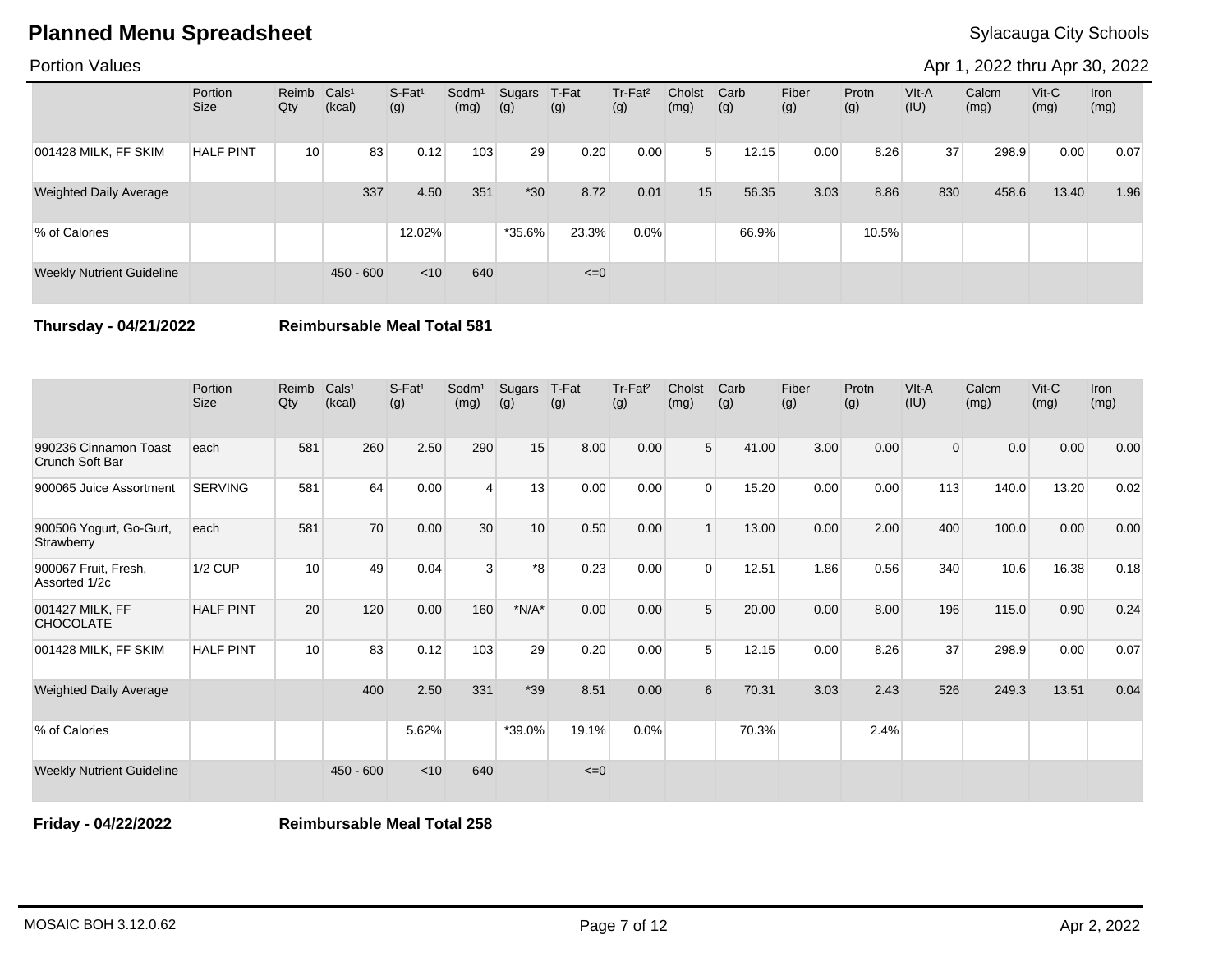## Portion Values

Apr 1, 2022 thru Apr 30, 2022

|                                     | Portion<br><b>Size</b> | Reimb<br>Qty | Cals <sup>1</sup><br>(kcal) | S-Fat <sup>1</sup><br>(g) | Sodm <sup>1</sup><br>(mg) | Sugars<br>(g) | T-Fat<br>(g) | Tr-Fat <sup>2</sup><br>(g) | Cholst<br>(mg) | Carb<br>(g) | Fiber<br>(g) | Protn<br>(g) | VIt-A<br>(IU) | Calcm<br>(mg) | $V$ it-C<br>(mg) | <b>Iron</b><br>(mg) |
|-------------------------------------|------------------------|--------------|-----------------------------|---------------------------|---------------------------|---------------|--------------|----------------------------|----------------|-------------|--------------|--------------|---------------|---------------|------------------|---------------------|
| 000269 Muffin, Assorted             | Each                   | 258          | 154                         | 0.49                      | 124                       | 13            | 4.58         | 0.00                       | 18             | 26.50       | 0.98         | 1.96         | 55            | 15.0          | 16.78            | 0.72                |
| 001515 Cheese, Mozz,<br>String: 1oz | 1 <sub>OZ</sub>        | 258          | 80                          | 3.50                      | 150                       | $*N/A*$       | 6.00         | 0.00                       | 15             | 1.00        | 0.00         | 6.00         | 199           | 207.0         | 0.00             | 0.10                |
| 900065 Juice Assortment             | <b>SERVING</b>         | 258          | 64                          | 0.00                      | $\overline{4}$            | 13            | 0.00         | 0.00                       | $\Omega$       | 15.20       | 0.00         | 0.00         | 113           | 140.0         | 13.20            | 0.02                |
| 000339 Fruit, Canned,<br>Assorted   | <b>1/2 CUP</b>         | 10           | 74                          | 0.00                      | 9                         | 15            | 0.03         | 0.00                       | $\Omega$       | 18.68       | 1.17         | 0.10         | 92            | 3.4           | 3.69             | 0.18                |
| 001427 MILK, FF<br><b>CHOCOLATE</b> | <b>HALF PINT</b>       | 20           | 120                         | 0.00                      | 160                       | $*N/A*$       | 0.00         | 0.00                       | 5              | 20.00       | 0.00         | 8.00         | 196           | 115.0         | 0.90             | 0.24                |
| 001428 MILK, FF SKIM                | <b>HALF PINT</b>       | 10           | 83                          | 0.12                      | 103                       | 29            | 0.20         | 0.00                       | 5              | 12.15       | 0.00         | 8.26         | 37            | 298.9         | 0.00             | 0.07                |
| <b>Weighted Daily Average</b>       |                        |              | 313                         | 4.00                      | 295                       | $*28$         | 10.59        | 0.00                       | 34             | 45.45       | 1.03         | 8.91         | 387           | 382.6         | 30.19            | 0.87                |
| % of Calories                       |                        |              |                             | 11.50%                    |                           | *35.8%        | 30.5%        | 0.0%                       |                | 58.1%       |              | 11.4%        |               |               |                  |                     |
| <b>Weekly Nutrient Guideline</b>    |                        |              | $450 - 600$                 | < 10                      | 640                       |               | $\leq=0$     |                            |                |             |              |              |               |               |                  |                     |

**Monday - 04/25/2022 Reimbursable Meal Total 258**

|                                     | Portion<br><b>Size</b> | Reimb<br>Qty | Cals <sup>1</sup><br>(kcal) | $S$ -Fat <sup>1</sup><br>(g) | Sodm <sup>1</sup><br>(mg) | Sugars<br>(g) | T-Fat<br>(g) | Tr-Fat <sup>2</sup><br>(g) | Cholst<br>(mg) | Carb<br>(g) | Fiber<br>(g) | Protn<br>(g) | VIt-A<br>(IU) | Calcm<br>(mg) | $V$ it-C<br>(mg) | <b>Iron</b><br>(mg) |
|-------------------------------------|------------------------|--------------|-----------------------------|------------------------------|---------------------------|---------------|--------------|----------------------------|----------------|-------------|--------------|--------------|---------------|---------------|------------------|---------------------|
| 000269 Muffin, Assorted             | Each                   | 258          | 154                         | 0.49                         | 124                       | 13            | 4.58         | 0.00                       | 18             | 26.50       | 0.98         | 1.96         | 55            | 15.0          | 16.78            | 0.72                |
| 001515 Cheese, Mozz,<br>String: 1oz | 1 <sub>OZ</sub>        | 258          | 80                          | 3.50                         | 150                       | $*N/A*$       | 6.00         | 0.00                       | 15             | 1.00        | 0.00         | 6.00         | 199           | 207.0         | 0.00             | 0.10                |
| 900065 Juice Assortment             | <b>SERVING</b>         | 258          | 64                          | 0.00                         | $\overline{4}$            | 13            | 0.00         | 0.00                       | $\Omega$       | 15.20       | 0.00         | 0.00         | 113           | 140.0         | 13.20            | 0.02                |
| 000339 Fruit, Canned,<br>Assorted   | 1/2 CUP                | 10           | 74                          | 0.00                         | 9                         | 15            | 0.03         | 0.00                       | $\Omega$       | 18.68       | 1.17         | 0.10         | 92            | 3.4           | 3.69             | 0.18                |
| 001427 MILK, FF<br><b>CHOCOLATE</b> | <b>HALF PINT</b>       | 20           | 120                         | 0.00                         | 160                       | $*N/A*$       | 0.00         | 0.00                       | 5 <sup>1</sup> | 20.00       | 0.00         | 8.00         | 196           | 115.0         | 0.90             | 0.24                |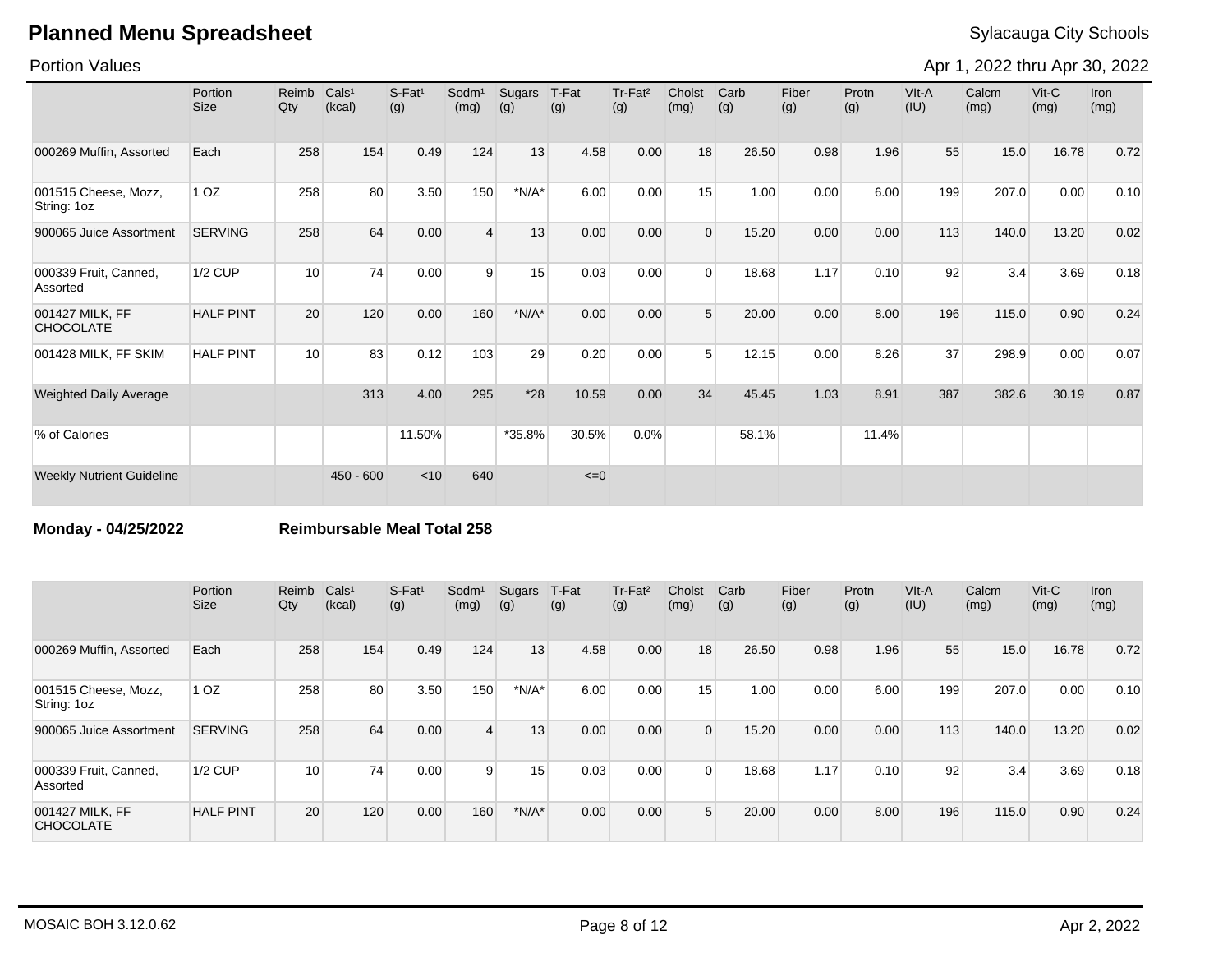### Portion Values

Apr 1, 2022 thru Apr 30, 2022

|                                  | Portion<br><b>Size</b> | Reimb Cals <sup>1</sup><br>Qty | (kcal)      | $S-Fat1$<br>(g) | Sodm <sup>1</sup><br>(mg) | Sugars<br>(g) | T-Fat<br>(g) | Tr-Fat <sup>2</sup><br>(g) | Cholst<br>(mg) | Carb<br>(g) | Fiber<br>(g) | Protn<br>(g) | VIt-A<br>(IU) | Calcm<br>(mg) | $V$ it-C<br>(mg) | Iron<br>(mg) |
|----------------------------------|------------------------|--------------------------------|-------------|-----------------|---------------------------|---------------|--------------|----------------------------|----------------|-------------|--------------|--------------|---------------|---------------|------------------|--------------|
| 001428 MILK, FF SKIM             | <b>HALF PINT</b>       | 10                             | 83          | 0.12            | 103                       | 29            | 0.20         | 0.00                       | 5 <sup>1</sup> | 12.15       | 0.00         | 8.26         | 37            | 298.9         | 0.00             | 0.07         |
| <b>Weighted Daily Average</b>    |                        |                                | 313         | 4.00            | 295                       | $*28$         | 10.59        | 0.00                       | 34             | 45.45       | 1.03         | 8.91         | 387           | 382.6         | 30.19            | 0.87         |
| % of Calories                    |                        |                                |             | 11.50%          |                           | $*35.8\%$     | 30.5%        | 0.0%                       |                | 58.1%       |              | 11.4%        |               |               |                  |              |
| <b>Weekly Nutrient Guideline</b> |                        |                                | $450 - 600$ | $<$ 10          | 640                       |               | $\leq=0$     |                            |                |             |              |              |               |               |                  |              |

**Tuesday - 04/26/2022 Reimbursable Meal Total 589**

|                                     | Portion<br><b>Size</b> | Reimb<br>Qty | Cals <sup>1</sup><br>(kcal) | $S-Fat1$<br>(g) | Sodm <sup>1</sup><br>(mg) | Sugars<br>(g)  | T-Fat<br>(g) | Tr-Fat <sup>2</sup><br>(g) | Cholst<br>(mg) | Carb<br>(g) | Fiber<br>(g) | Protn<br>(g) | VIt-A<br>(IU)  | Calcm<br>(mg) | $V$ it-C<br>(mg) | <b>Iron</b><br>(mg) |
|-------------------------------------|------------------------|--------------|-----------------------------|-----------------|---------------------------|----------------|--------------|----------------------------|----------------|-------------|--------------|--------------|----------------|---------------|------------------|---------------------|
| 900168 Cereal, Apple<br>Jacks       | each                   | 589          | 110                         | 0.50            | 160                       | 8 <sup>1</sup> | 1.00         | 0.00                       | $\mathbf{0}$   | 24.00       | 3.00         | 1.00         | 4400           | 80.0          | 12.00            | 3.60                |
| 001515 Cheese, Mozz,<br>String: 1oz | 1 <sub>OZ</sub>        | 589          | 80                          | 3.50            | 150                       | $*N/A*$        | 6.00         | 0.00                       | 15             | 1.00        | 0.00         | 6.00         | 199            | 207.0         | 0.00             | 0.10                |
| 900065 Juice Assortment             | <b>SERVING</b>         | 589          | 64                          | 0.00            | $\overline{4}$            | 13             | 0.00         | 0.00                       | $\Omega$       | 15.20       | 0.00         | 0.00         | 113            | 140.0         | 13.20            | 0.02                |
| 001427 MILK, FF<br><b>CHOCOLATE</b> | <b>HALF PINT</b>       | 25           | 120                         | 0.00            | 160                       | $*N/A*$        | 0.00         | 0.00                       | 5 <sub>1</sub> | 20.00       | 0.00         | 8.00         | 196            | 115.0         | 0.90             | 0.24                |
| 001428 MILK, FF SKIM                | <b>HALF PINT</b>       | 10           | 83                          | 0.12            | 103                       | 29             | 0.20         | 0.00                       | 5              | 12.15       | 0.00         | 8.26         | 37             | 298.9         | 0.00             | 0.07                |
| 001021 Fruit Cup - 4oz              | 4 OZ.                  | $\Omega$     | 60                          | 0.00            | 5                         | $*N/A*$        | 0.00         | 0.00                       | $\Omega$       | 17.00       | 1.00         | 1.00         | $\overline{0}$ | 0.0           | 3.60             | 0.36                |
| <b>Weighted Daily Average</b>       |                        |              | 261                         | 4.00            | 323                       | $*22$          | 7.00         | 0.00                       | 15             | 41.26       | 3.00         | 7.48         | 4721           | 437.0         | 25.24            | 3.74                |
| % of Calories                       |                        |              |                             | 13.79%          |                           | $*33.7%$       | 24.1%        | 0.0%                       |                | 63.2%       |              | 11.5%        |                |               |                  |                     |
| <b>Weekly Nutrient Guideline</b>    |                        |              | $450 - 600$                 | < 10            | 640                       |                | $\leq=0$     |                            |                |             |              |              |                |               |                  |                     |

**Wednesday - 04/27/2022 Reimbursable Meal Total 563**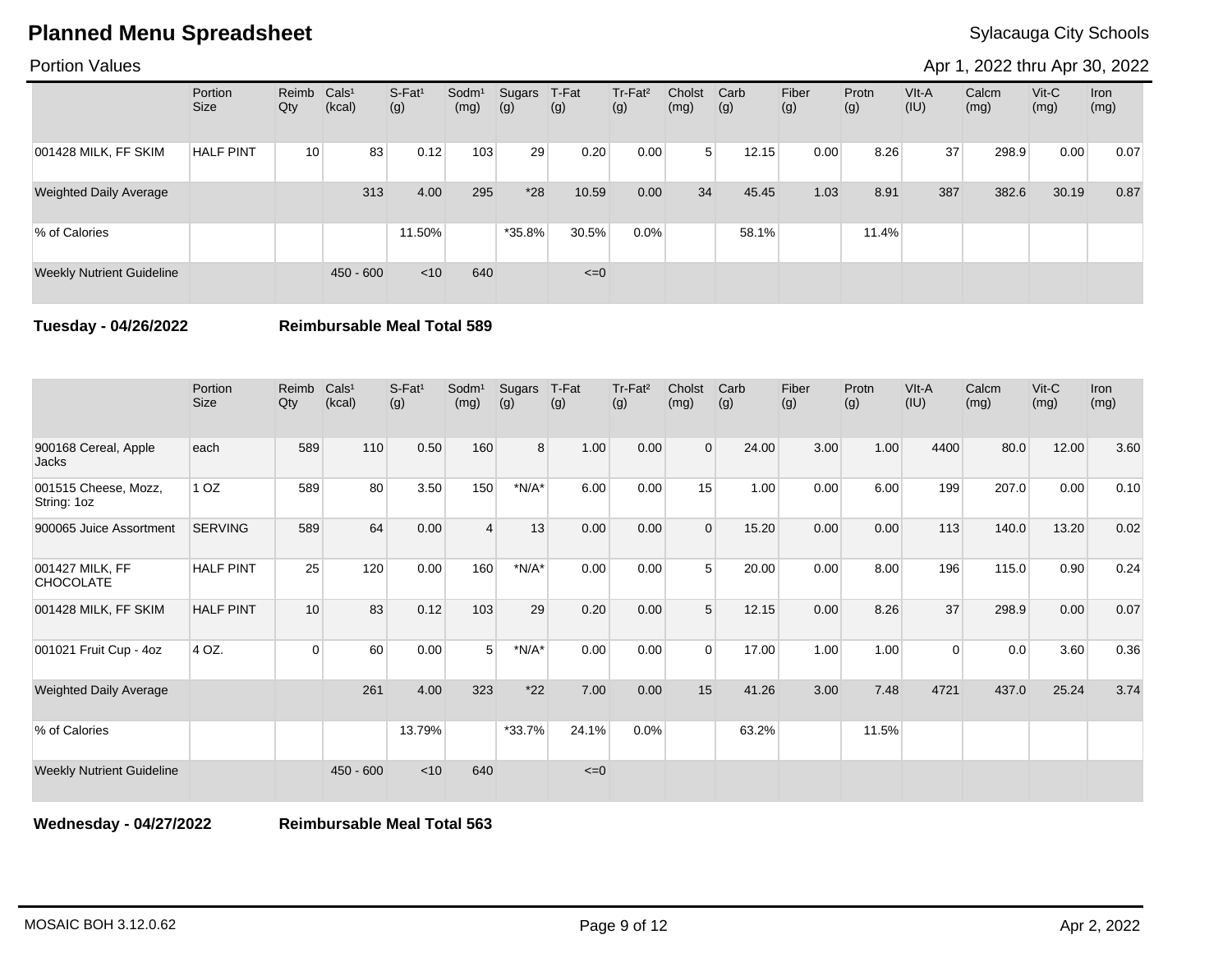## Portion Values

Apr 1, 2022 thru Apr 30, 2022

|                                     | Portion<br><b>Size</b> | Reimb<br>$Q$ ty | Cals <sup>1</sup><br>(kcal) | $S$ -Fat <sup>1</sup><br>(g) | Sodm <sup>1</sup><br>(mg) | Sugars<br>(g) | T-Fat<br>(g) | Tr-Fat <sup>2</sup><br>(g) | Cholst<br>(mg) | Carb<br>(g) | Fiber<br>(g) | Protn<br>(g) | VIt-A<br>(IU) | Calcm<br>(mg) | $V$ it-C<br>(mg) | <b>Iron</b><br>(mg) |
|-------------------------------------|------------------------|-----------------|-----------------------------|------------------------------|---------------------------|---------------|--------------|----------------------------|----------------|-------------|--------------|--------------|---------------|---------------|------------------|---------------------|
| 001002 Poptart, Variety             | <b>SERVINGS</b>        | 563             | 183                         | 1.00                         | 187                       | 16            | 2.71         | 0.01                       | $\Omega$       | 38.22       | 2.98         | 2.36         | 505           | 101.0         | 0.00             | 1.82                |
| 001515 Cheese, Mozz,<br>String: 1oz | 1 <sub>OZ</sub>        | 563             | 80                          | 3.50                         | 150                       | $*N/A*$       | 6.00         | 0.00                       | 15             | 1.00        | 0.00         | 6.00         | 199           | 207.0         | 0.00             | 0.10                |
| 900065 Juice Assortment             | <b>SERVING</b>         | 563             | 64                          | 0.00                         | $\overline{4}$            | 13            | 0.00         | 0.00                       | $\Omega$       | 15.20       | 0.00         | 0.00         | 113           | 140.0         | 13.20            | 0.02                |
| 000339 Fruit, Canned,<br>Assorted   | <b>1/2 CUP</b>         | 25              | 74                          | 0.00                         | 9                         | 15            | 0.03         | 0.00                       | $\Omega$       | 18.68       | 1.17         | 0.10         | 92            | 3.4           | 3.69             | 0.18                |
| 001427 MILK, FF<br><b>CHOCOLATE</b> | <b>HALF PINT</b>       | 25              | 120                         | 0.00                         | 160                       | $*N/A*$       | 0.00         | 0.00                       | 5              | 20.00       | 0.00         | 8.00         | 196           | 115.0         | 0.90             | 0.24                |
| 001428 MILK, FF SKIM                | <b>HALF PINT</b>       | 10              | 83                          | 0.12                         | 103                       | 29            | 0.20         | 0.00                       | $5^{\circ}$    | 12.15       | 0.00         | 8.26         | 37            | 298.9         | 0.00             | 0.07                |
| <b>Weighted Daily Average</b>       |                        |                 | 337                         | 4.50                         | 351                       | $*30$         | 8.72         | 0.01                       | 15             | 56.35       | 3.03         | 8.86         | 830           | 458.6         | 13.40            | 1.96                |
| % of Calories                       |                        |                 |                             | 12.02%                       |                           | *35.6%        | 23.3%        | 0.0%                       |                | 66.9%       |              | 10.5%        |               |               |                  |                     |
| <b>Weekly Nutrient Guideline</b>    |                        |                 | $450 - 600$                 | < 10                         | 640                       |               | $\leq=0$     |                            |                |             |              |              |               |               |                  |                     |

**Thursday - 04/28/2022 Reimbursable Meal Total 313**

|                                     | Portion<br>Size  | Reimb<br>Qty | CalS <sup>1</sup><br>(kcal) | $S$ -Fat <sup>1</sup><br>(g) | Sodm <sup>1</sup><br>(mg) | Sugars<br>(g) | T-Fat<br>(g) | Tr-Fat <sup>2</sup><br>(g) | Cholst<br>(mg) | Carb<br>(g) | Fiber<br>(g) | Protn<br>(g) | VIt-A<br>(IU) | Calcm<br>(mg) | $V$ it-C<br>(mg) | <b>Iron</b><br>(mg) |
|-------------------------------------|------------------|--------------|-----------------------------|------------------------------|---------------------------|---------------|--------------|----------------------------|----------------|-------------|--------------|--------------|---------------|---------------|------------------|---------------------|
| 000269 Muffin, Assorted             | Each             | 313          | 154                         | 0.49                         | 124                       | 13            | 4.58         | 0.00                       | 18             | 26.50       | 0.98         | 1.96         | 55            | 15.0          | 16.78            | 0.72                |
| 001515 Cheese, Mozz,<br>String: 1oz | 1 <sub>OZ</sub>  | 313          | 80                          | 3.50                         | 150                       | $*N/A*$       | 6.00         | 0.00                       | 15             | 1.00        | 0.00         | 6.00         | 199           | 207.0         | 0.00             | 0.10                |
| 900065 Juice Assortment             | <b>SERVING</b>   | 313          | 64                          | 0.00                         | $\overline{4}$            | 13            | 0.00         | 0.00                       | $\Omega$       | 15.20       | 0.00         | 0.00         | 113           | 140.0         | 13.20            | 0.02                |
| 000339 Fruit, Canned,<br>Assorted   | $1/2$ CUP        | 25           | 74                          | 0.00                         | 9                         | 15            | 0.03         | 0.00                       | $\Omega$       | 18.68       | 1.17         | 0.10         | 92            | 3.4           | 3.69             | 0.18                |
| 001427 MILK, FF<br><b>CHOCOLATE</b> | <b>HALF PINT</b> | 25           | 120                         | 0.00                         | 160                       | $*N/A*$       | 0.00         | 0.00                       | $5^{\circ}$    | 20.00       | 0.00         | 8.00         | 196           | 115.0         | 0.90             | 0.24                |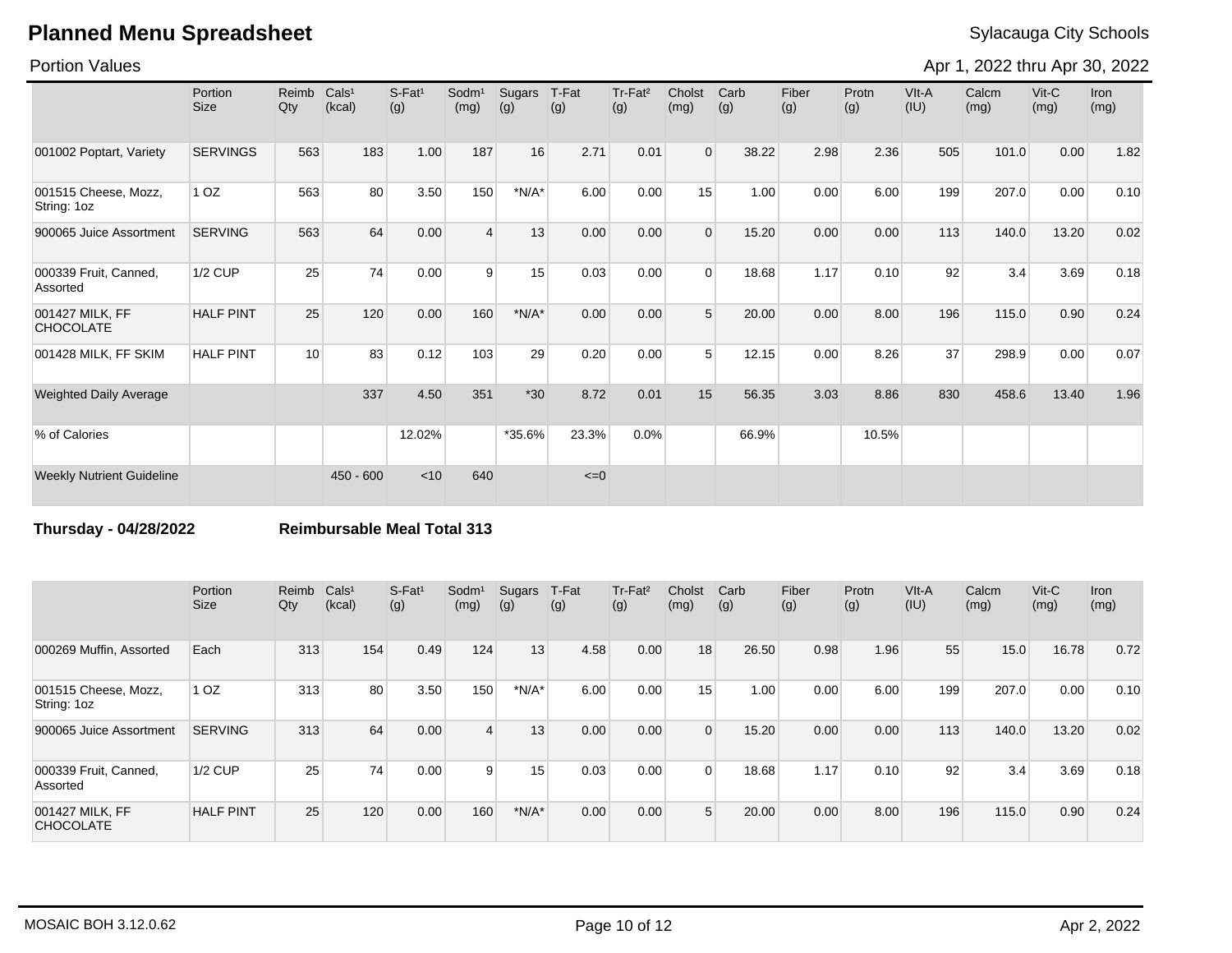## Portion Values

Apr 1, 2022 thru Apr 30, 2022

|                                  | Portion<br><b>Size</b> | Reimb Cals <sup>1</sup><br>Qty | (kcal)      | $S-Fat1$<br>(g) | Sodm <sup>1</sup><br>(mg) | Sugars<br>(g) | T-Fat<br>(g) | Tr-Fat <sup>2</sup><br>(g) | Cholst<br>(mg) | Carb<br>(g) | Fiber<br>(g) | Protn<br>(g) | VIt-A<br>(IU) | Calcm<br>(mg) | $V$ it-C<br>(mg) | Iron<br>(mg) |
|----------------------------------|------------------------|--------------------------------|-------------|-----------------|---------------------------|---------------|--------------|----------------------------|----------------|-------------|--------------|--------------|---------------|---------------|------------------|--------------|
| 001428 MILK, FF SKIM             | <b>HALF PINT</b>       | 10 <sup>1</sup>                | 83          | 0.12            | 103                       | 29            | 0.20         | 0.00                       | 5              | 12.15       | 0.00         | 8.26         | 37            | 298.9         | 0.00             | 0.07         |
| <b>Weighted Daily Average</b>    |                        |                                | 316         | 3.99            | 295                       | $*29$         | 10.59        | 0.00                       | 34             | 46.18       | 1.08         | 8.87         | 391           | 381.0         | 30.35            | 0.88         |
| % of Calories                    |                        |                                |             | 11.36%          |                           | $*36.7\%$     | 30.2%        | 0.0%                       |                | 58.5%       |              | 11.2%        |               |               |                  |              |
| <b>Weekly Nutrient Guideline</b> |                        |                                | $450 - 600$ | < 10            | 640                       |               | $\leq=0$     |                            |                |             |              |              |               |               |                  |              |

**Friday - 04/29/2022 Reimbursable Meal Total 5880**

|                                       | Portion<br><b>Size</b> | Reimb<br>Qty | Cals <sup>1</sup><br>(kcal) | S-Fat <sup>1</sup><br>(g) | Sodm <sup>1</sup><br>(mg) | Sugars<br>(g) | T-Fat<br>(g) | Tr-Fat <sup>2</sup><br>(g) | Cholst<br>(mg) | Carb<br>(g) | Fiber<br>(g) | Protn<br>(g) | VIt-A<br>(IU) | Calcm<br>(mg) | $V$ it-C<br>(mg) | Iron<br>(mg) |
|---------------------------------------|------------------------|--------------|-----------------------------|---------------------------|---------------------------|---------------|--------------|----------------------------|----------------|-------------|--------------|--------------|---------------|---------------|------------------|--------------|
| 001574 Poptart,<br>Strawberry WG      | <b>EACH</b>            | 580          | 180                         | 1.00                      | 180                       | 15            | 2.50         | 0.00                       | $\mathbf{0}$   | 38.00       | 3.00         | 2.00         | 500           | 100.0         | 0.00             | 1.80         |
| 900506 Yogurt, Go-Gurt,<br>Strawberry | each                   | 580          | 70                          | 0.00                      | 30                        | 10            | 0.50         | 0.00                       |                | 13.00       | 0.00         | 2.00         | 400           | 100.0         | 0.00             | 0.00         |
| 900065 Juice Assortment               | <b>SERVING</b>         | 580          | 64                          | 0.00                      | $\overline{\mathcal{L}}$  | 13            | 0.00         | 0.00                       | $\Omega$       | 15.20       | 0.00         | 0.00         | 113           | 140.0         | 13.20            | 0.02         |
| 000339 Fruit, Canned,<br>Assorted     | $1/2$ CUP              | 10           | 74                          | 0.00                      | 9                         | 15            | 0.03         | 0.00                       | $\Omega$       | 18.68       | 1.17         | 0.10         | 92            | 3.4           | 3.69             | 0.18         |
| 001427 MILK, FF<br><b>CHOCOLATE</b>   | <b>HALF PINT</b>       | 25           | 120                         | 0.00                      | 160                       | $*N/A*$       | 0.00         | 0.00                       | 5              | 20.00       | 0.00         | 8.00         | 196           | 115.0         | 0.90             | 0.24         |
| 001426 MILK, 1% FAT                   | <b>HALF PINT</b>       | 10           | 95                          | 0.00                      | 100                       | $*N/A*$       | 0.00         | 0.00                       | 11             | 11.32       | 0.00         | 7.64         | 445           | 283.5         | 0.00             | 0.07         |
| <b>Weighted Daily Average</b>         |                        |              | 32                          | 0.10                      | 22                        | $*_{4}$       | 0.30         | 0.00                       | $\mathbf{0}$   | 6.67        | 0.30         | 0.44         | 102           | 34.5          | 1.31             | 0.18         |
| % of Calories                         |                        |              |                             | 2.81%                     |                           | *50.0%        | 8.4%         | 0.0%                       |                | 83.4%       |              | 5.5%         |               |               |                  |              |
| <b>Weekly Nutrient Guideline</b>      |                        |              | $450 - 600$                 | < 10                      | 640                       |               | $\leq=0$     |                            |                |             |              |              |               |               |                  |              |

|                          |  | Cals <sup>1</sup><br>(kcal) | $S$ -Fat <sup>1</sup><br>$\mathcal{L}(\mathcal{G})$ | Sodm <sup>1</sup><br>(mg) | Sugars<br>(g) | `⊤-Fat<br>(a) | Tr-Fat <sup>2</sup><br>(g) | Cholst<br>(mg, | Carb<br>(g) | Fiber<br>(g) | Protn<br>(g) | VIt-A<br>(IU) | Calcm<br>(mg) | Vit-C<br>(mg) | <b>Iron</b><br>(mg) |
|--------------------------|--|-----------------------------|-----------------------------------------------------|---------------------------|---------------|---------------|----------------------------|----------------|-------------|--------------|--------------|---------------|---------------|---------------|---------------------|
| <b>Weighted Averages</b> |  | 307                         |                                                     | 309                       | $*27$         | 8.90          | 0.00                       | 20             | 48.50       | 99. ا        | 7.60         | 749           | 345           | 25.00         | .29                 |